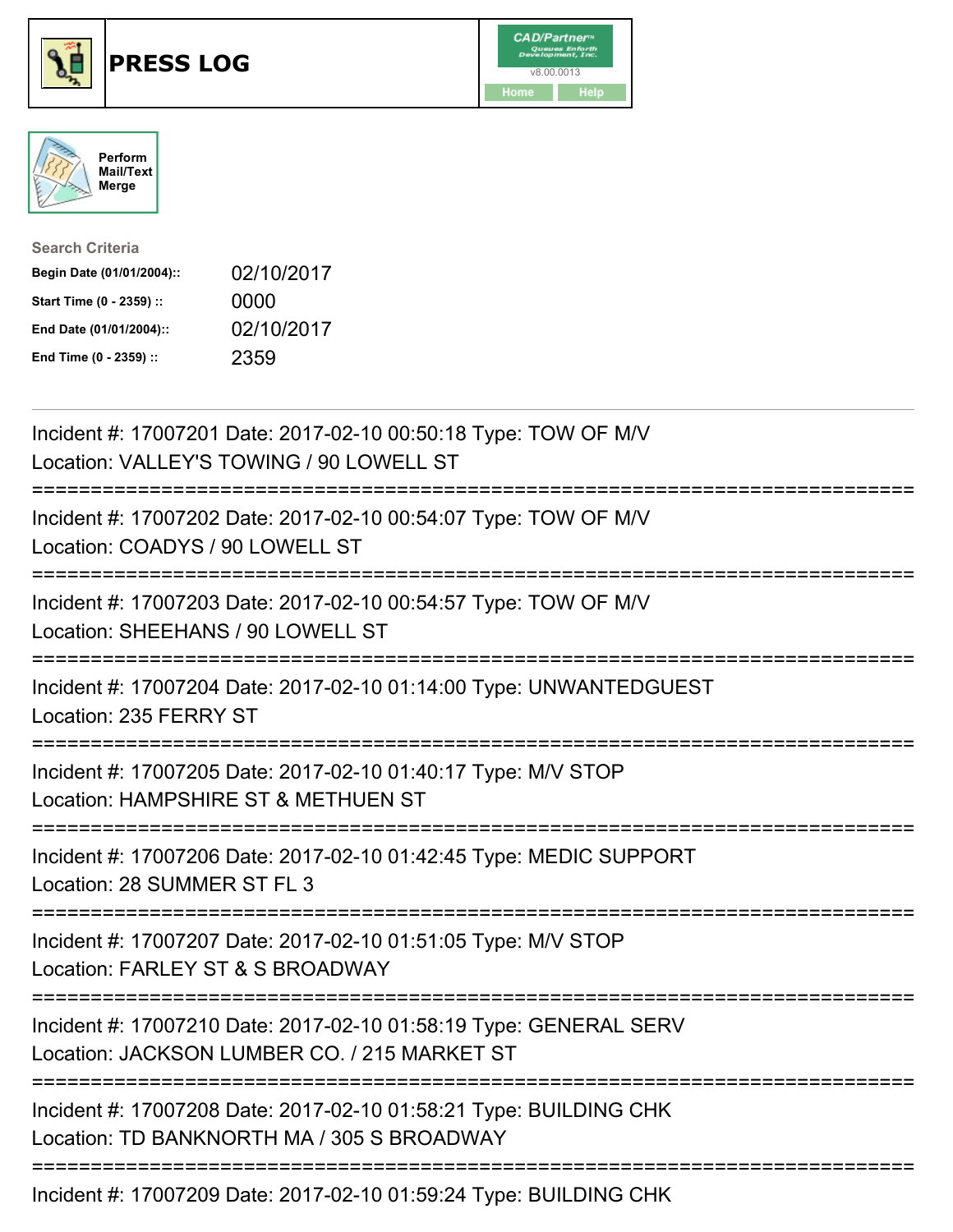| Location: FREDS BARBERSHOP / 303 S BROADWAY                                                                                      |
|----------------------------------------------------------------------------------------------------------------------------------|
| Incident #: 17007211 Date: 2017-02-10 02:00:40 Type: GENERAL SERV<br><b>Location: HAVERHILL ST</b>                               |
| Incident #: 17007212 Date: 2017-02-10 02:08:23 Type: GENERAL SERV<br>Location: 267 SALEM ST                                      |
| Incident #: 17007213 Date: 2017-02-10 02:10:58 Type: GENERAL SERV<br>Location: 459 LOWELL ST<br>:=============================   |
| Incident #: 17007214 Date: 2017-02-10 02:14:48 Type: GENERAL SERV<br>Location: FRANKLIN ST & HAVERHILL ST                        |
| Incident #: 17007216 Date: 2017-02-10 02:22:27 Type: WIRE DOWN<br>Location: 87 BOWDOIN ST                                        |
| Incident #: 17007215 Date: 2017-02-10 02:22:58 Type: GENERAL SERV<br>Location: 87 BOWDOIN ST                                     |
| Incident #: 17007217 Date: 2017-02-10 02:32:12 Type: GENERAL SERV<br>Location: BROOKFIELD ST & CHESTER ST                        |
| Incident #: 17007218 Date: 2017-02-10 02:36:05 Type: GENERAL SERV<br>Location: 59 HAVERHELL ST                                   |
| :=================================<br>Incident #: 17007219 Date: 2017-02-10 02:37:01 Type: GENERAL SERV<br>Location: 9 POPLAR ST |
| ,_______________<br>Incident #: 17007220 Date: 2017-02-10 02:38:04 Type: GENERAL SERV<br>Location: ESSEX ST & FRANKLIN ST        |
| Incident #: 17007221 Date: 2017-02-10 02:48:21 Type: GENERAL SERV<br><b>Location: 21 TRENTON ST</b>                              |
| Incident #: 17007222 Date: 2017-02-10 02:53:27 Type: UNWANTEDGUEST<br>Location: 118 JACKSON ST FL 1 REAR                         |
| Incident #: 17007223 Date: 2017-02-10 03:30:43 Type: GENERAL SERV<br>Location: 92 S BROADWAY                                     |
| Incident #: 17007224 Date: 2017-02-10 03:56:51 Type: M/V STOP                                                                    |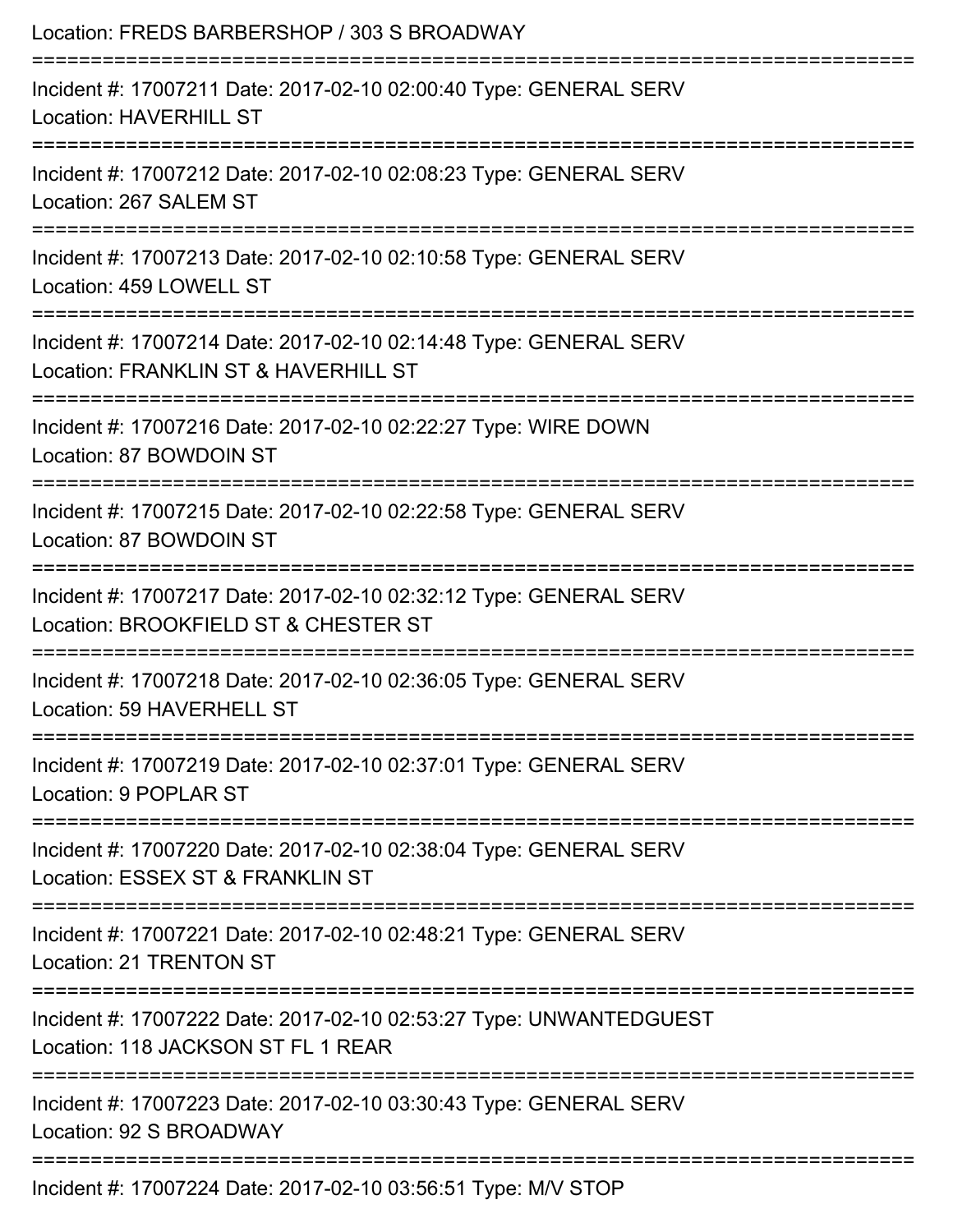| Incident #: 17007225 Date: 2017-02-10 04:24:15 Type: GENERAL SERV<br>Location: 254 S BROADWAY               |
|-------------------------------------------------------------------------------------------------------------|
| Incident #: 17007226 Date: 2017-02-10 04:31:17 Type: GENERAL SERV<br>Location: 310 S BROADWAY               |
| Incident #: 17007227 Date: 2017-02-10 04:57:41 Type: E911 HANGUP<br>Location: 30 DORCHESTER ST              |
| Incident #: 17007228 Date: 2017-02-10 05:21:16 Type: UNKNOWN PROB<br>Location: ARLINGTON ST & CHELMSFORD ST |
| Incident #: 17007229 Date: 2017-02-10 05:36:10 Type: STOL/MV/PAS<br>Location: 141 AMESBURY ST               |
| Incident #: 17007230 Date: 2017-02-10 05:40:34 Type: MAL DAMAGE<br>Location: 276 HAMPSHIRE ST               |
| Incident #: 17007231 Date: 2017-02-10 05:53:09 Type: MAL DAMAGE<br>Location: 108 WALNUT ST                  |
| Incident #: 17007232 Date: 2017-02-10 06:02:30 Type: MV/BLOCKING<br>Location: 236 LAWRENCE ST               |
| Incident #: 17007234 Date: 2017-02-10 06:59:05 Type: VIO 209A<br>Location: 15 GROVE ST                      |
| Incident #: 17007233 Date: 2017-02-10 06:59:06 Type: M/V STOP<br>Location: CHESTNUT ST & LAWRENCE ST        |
| Incident #: 17007235 Date: 2017-02-10 07:22:38 Type: M/V STOP<br>Location: BROADWAY & CROSS ST              |
| Incident #: 17007236 Date: 2017-02-10 07:44:32 Type: DISABLED MV<br>Location: MERRIMACK ST & S BROADWAY     |
| Incident #: 17007237 Date: 2017-02-10 08:34:45 Type: M/V STOP<br>Location: 274 BROADWAY                     |
| Incident #: 17007238 Date: 2017-02-10 08:36:59 Type: STOL/MV/PAS                                            |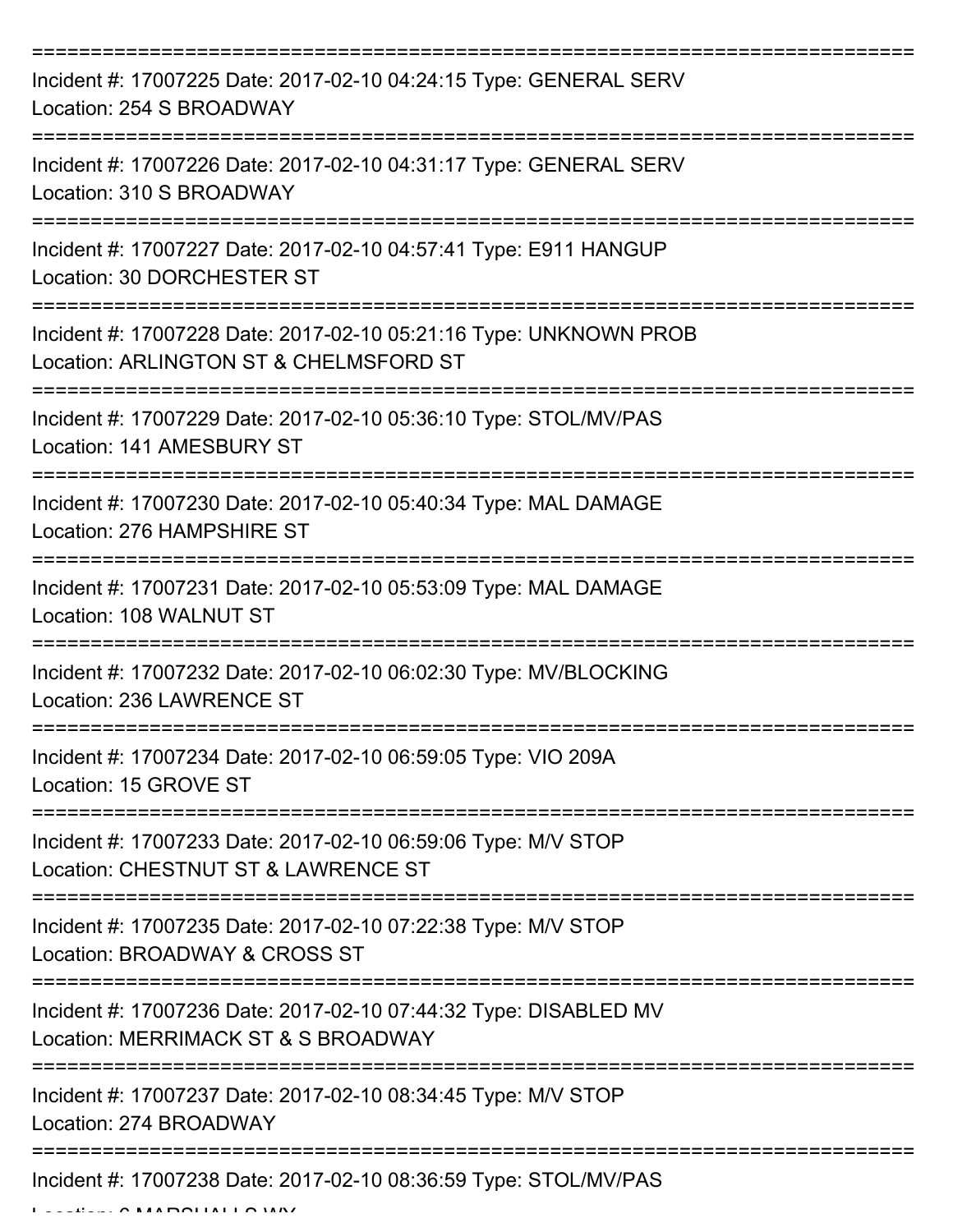| Incident #: 17007239 Date: 2017-02-10 08:39:40 Type: M/V STOP<br>Location: CLINTON CT & CROSS ST                            |
|-----------------------------------------------------------------------------------------------------------------------------|
| Incident #: 17007240 Date: 2017-02-10 08:40:27 Type: ALARMS<br>Location: ELKS LODGE / 652 ANDOVER ST                        |
| Incident #: 17007241 Date: 2017-02-10 08:44:14 Type: M/V STOP<br>Location: BROADWAY & HAVERHILL ST                          |
| Incident #: 17007242 Date: 2017-02-10 08:50:53 Type: M/V STOP<br>Location: AMESBURY ST & COMMON ST                          |
| Incident #: 17007243 Date: 2017-02-10 08:53:28 Type: M/V STOP<br><b>Location: LAWRENCE ST</b><br>-------------------------- |
| Incident #: 17007244 Date: 2017-02-10 08:56:20 Type: INVESTIGATION<br>Location: 90 LOWELL ST                                |
| Incident #: 17007245 Date: 2017-02-10 09:09:31 Type: SUS PERS/MV<br><b>Location: 200 MERRIMACK ST</b>                       |
| Incident #: 17007246 Date: 2017-02-10 09:10:12 Type: RECOV/STOL/MV<br>Location: 90 LOWELL ST                                |
| Incident #: 17007247 Date: 2017-02-10 09:14:53 Type: MAL DAMAGE<br>Location: 44 MELVIN ST                                   |
| Incident #: 17007248 Date: 2017-02-10 09:24:37 Type: B&E/MV/PAST<br>Location: 275 AMES ST FL 2                              |
| Incident #: 17007249 Date: 2017-02-10 09:27:33 Type: GENERAL SERV<br>Location: BELLMORE'S AUTO CENTER / 185 S BROADWAY      |
| Incident #: 17007250 Date: 2017-02-10 09:30:28 Type: M/V STOP<br><b>Location: LAWRENCE</b>                                  |
| Incident #: 17007251 Date: 2017-02-10 09:57:13 Type: MV/BLOCKING<br>Location: HAFFNERS GAS STATION / 262 LAWRENCE ST        |
| Incident #: 17007252 Date: 2017-02-10 10:02:33 Type: ANIMAL COMPL                                                           |

Location: 15 SPDINGFIELD ST FL 1ST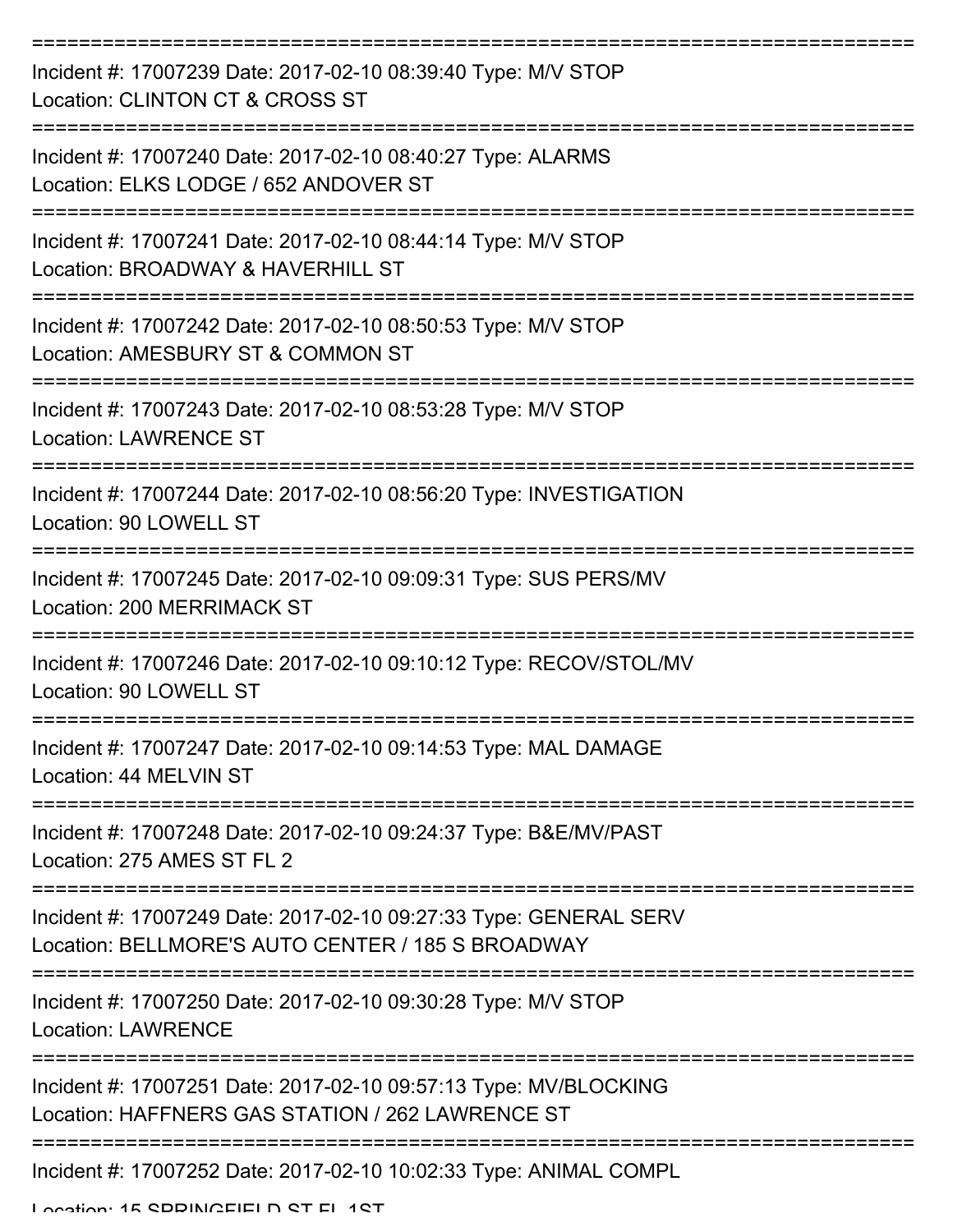| Incident #: 17007253 Date: 2017-02-10 10:02:51 Type: M/V STOP<br>Location: COMMON ST & JACKSON ST<br>:============== |
|----------------------------------------------------------------------------------------------------------------------|
| Incident #: 17007254 Date: 2017-02-10 10:24:25 Type: LARCENY/PAST<br>Location: 6 POWERS ST<br>------------------     |
| Incident #: 17007255 Date: 2017-02-10 10:28:34 Type: M/V STOP<br><b>Location: PARKER</b>                             |
| Incident #: 17007256 Date: 2017-02-10 10:43:49 Type: SUICIDE ATTEMPT<br>Location: 500 MERRIMACK ST                   |
| Incident #: 17007257 Date: 2017-02-10 10:54:04 Type: M/V STOP<br>Location: 265 ESSEX ST                              |
| Incident #: 17007258 Date: 2017-02-10 11:00:21 Type: KEEP PEACE<br>Location: 29 BUTLER ST                            |
| Incident #: 17007259 Date: 2017-02-10 11:07:12 Type: AUTO ACC/NO PI<br>Location: CHESTNUT ST & WHITE ST              |
| Incident #: 17007260 Date: 2017-02-10 11:08:42 Type: PARK & WALK<br>Location: BRADFORD ST & BROADWAY                 |
| Incident #: 17007261 Date: 2017-02-10 11:19:23 Type: STOL/MV/PAS<br>Location: 20 MERRIMACK ST                        |
| Incident #: 17007262 Date: 2017-02-10 11:21:31 Type: TOW OF M/V<br>Location: 550 BROADWAY                            |
| Incident #: 17007263 Date: 2017-02-10 11:36:38 Type: MAL DAMAGE<br>Location: 103 HAVERHILL ST                        |
| Incident #: 17007264 Date: 2017-02-10 11:43:10 Type: RECOV/STOL/MV<br>Location: OREGON AV & TOWER HILL ST            |
| Incident #: 17007265 Date: 2017-02-10 12:09:03 Type: NEIGHBOR PROB<br>Location: WALK IN WALK IN / 11 SUMMER ST #S103 |
| Incident #: 17007266 Date: 2017-02-10 12:12:44 Type: TOW/REPOSSED<br>Location: 12 WASHINGTON WY                      |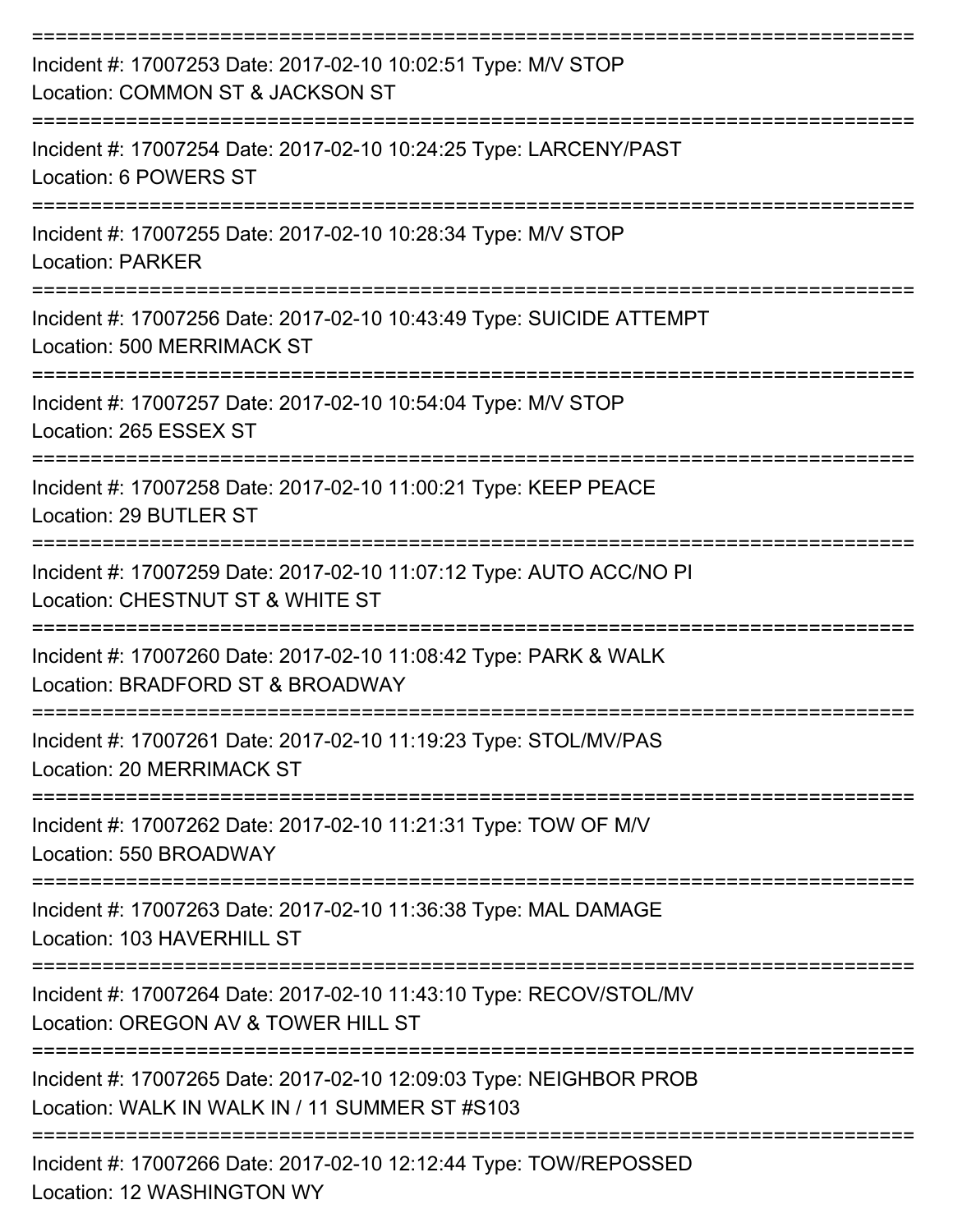| Incident #: 17007267 Date: 2017-02-10 12:23:31 Type: WARRANT SERVE<br><b>Location: 1 BENNINGTON ST</b>                                                                            |
|-----------------------------------------------------------------------------------------------------------------------------------------------------------------------------------|
| ===================================<br>Incident #: 17007268 Date: 2017-02-10 12:29:22 Type: LOST PROPERTY<br>Location: 200 LAWRENCE ST                                            |
| Incident #: 17007269 Date: 2017-02-10 12:39:07 Type: M/V STOP<br>Location: 190 S UNION ST<br>=================================                                                    |
| Incident #: 17007270 Date: 2017-02-10 12:40:12 Type: MV/BLOCKING<br>Location: HAFFNERS GAS STATION / 469 HAVERHILL ST<br>:==================================<br>----------------- |
| Incident #: 17007271 Date: 2017-02-10 12:42:07 Type: HIT & RUN M/V<br>Location: DENNYS / 160 WINTHROP AV                                                                          |
| Incident #: 17007272 Date: 2017-02-10 12:59:49 Type: KEEP PEACE<br>Location: FROSTY MUG / 275 MERRIMACK ST                                                                        |
| Incident #: 17007273 Date: 2017-02-10 13:10:01 Type: MAL DAMAGE<br>Location: 39 N PARISH RD                                                                                       |
| Incident #: 17007274 Date: 2017-02-10 13:10:26 Type: AUTO ACC/NO PI<br>Location: S BROADWAY & SALEM ST                                                                            |
| Incident #: 17007275 Date: 2017-02-10 13:11:36 Type: AUTO ACC/NO PI<br>Location: 84 CROSS ST                                                                                      |
| Incident #: 17007276 Date: 2017-02-10 13:21:54 Type: RECOV/STOL/MV<br>Location: 16 CONDUIT ST                                                                                     |
| Incident #: 17007277 Date: 2017-02-10 13:37:41 Type: UNWANTEDGUEST<br>Location: BURGER KING / 187 BROADWAY                                                                        |
| Incident #: 17007278 Date: 2017-02-10 13:42:57 Type: KEEP PEACE<br>Location: 72 WOODLAND ST                                                                                       |
| Incident #: 17007279 Date: 2017-02-10 13:47:01 Type: DISORDERLY<br>Location: 18 BELLEVUE ST                                                                                       |
| Incident #: 17007280 Date: 2017-02-10 13:47:53 Type: M/V STOP<br>Location: 205 BROADWAY                                                                                           |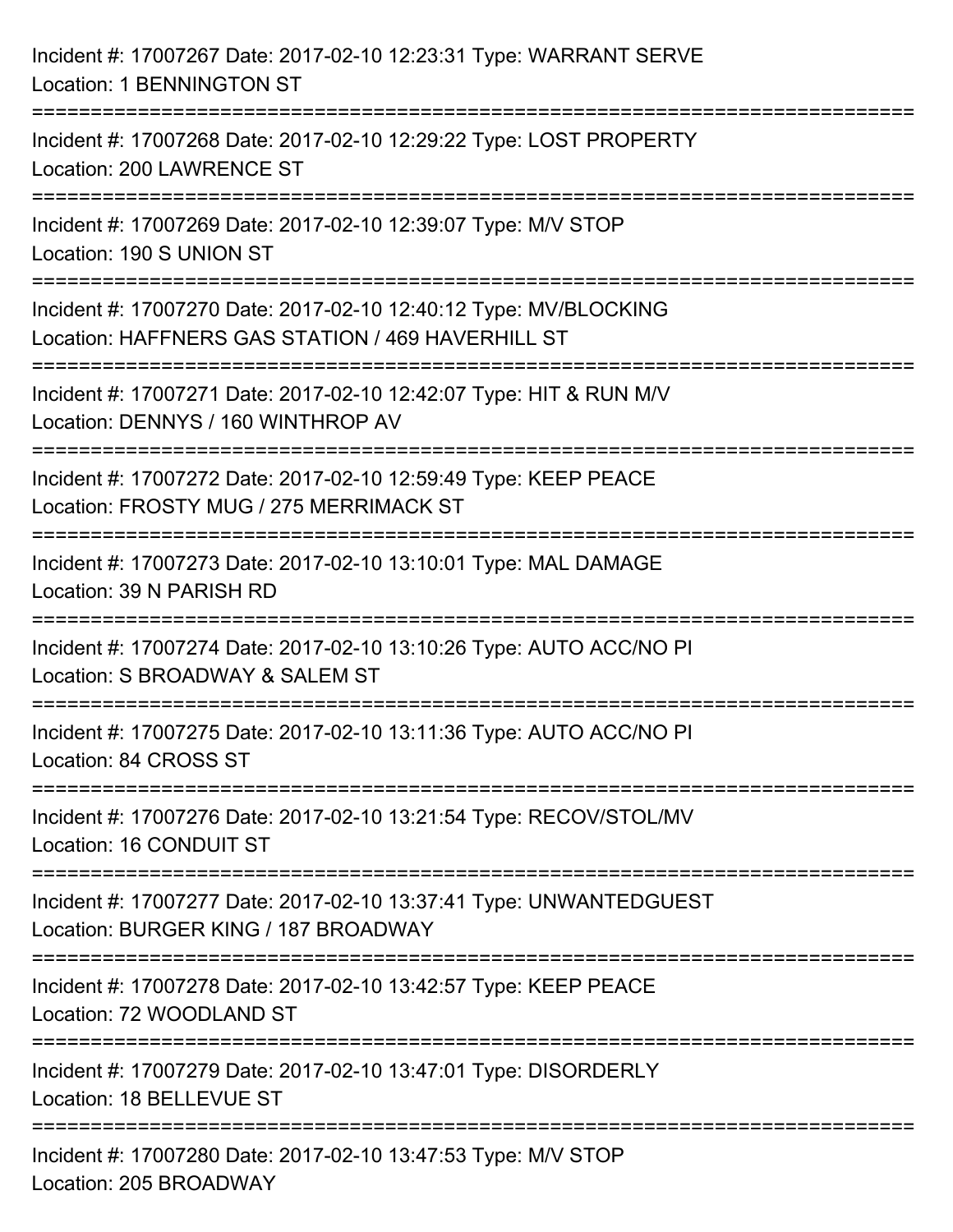| Incident #: 17007281 Date: 2017-02-10 13:51:00 Type: M/V STOP<br>Location: BROADWAY & LOWELL ST                                                                            |
|----------------------------------------------------------------------------------------------------------------------------------------------------------------------------|
| Incident #: 17007282 Date: 2017-02-10 13:52:00 Type: M/V STOP<br>Location: 48 BEACON ST                                                                                    |
| Incident #: 17007283 Date: 2017-02-10 13:52:24 Type: DISTURBANCE<br>Location: 1 BEACON AV #224                                                                             |
| Incident #: 17007284 Date: 2017-02-10 13:55:58 Type: STOL/MV/PAS<br>Location: 17 MELVIN ST                                                                                 |
| Incident #: 17007285 Date: 2017-02-10 14:04:13 Type: GENERAL SERV<br>Location: 10 DALE ST                                                                                  |
| Incident #: 17007286 Date: 2017-02-10 14:06:51 Type: LARCENY/PAST<br>Location: 1 COMMONWEALTH DR                                                                           |
| Incident #: 17007287 Date: 2017-02-10 14:14:07 Type: UNKNOWN PROB<br>Location: 69 FERRY ST FL 1                                                                            |
| Incident #: 17007288 Date: 2017-02-10 14:20:10 Type: M/V STOP<br>Location: 255 ESSEX ST                                                                                    |
| Incident #: 17007289 Date: 2017-02-10 14:21:44 Type: HIT & RUN M/V<br>Location: 83 BENNINGTON ST                                                                           |
| Incident #: 17007290 Date: 2017-02-10 14:36:40 Type: TOW OF M/V<br>Location: AMES ST & HAVERHILL ST<br>====================================<br>=========================== |
| Incident #: 17007291 Date: 2017-02-10 14:40:09 Type: TOW OF M/V<br>Location: 20 KNOX ST                                                                                    |
| Incident #: 17007292 Date: 2017-02-10 14:40:36 Type: DRUG VIO<br>Location: 100 GREENFIELD ST                                                                               |
| Incident #: 17007293 Date: 2017-02-10 14:42:26 Type: COURT DOC SERVE<br>Location: 427-429 LOWELL STREET                                                                    |
| Incident #: 17007294 Date: 2017-02-10 14:44:31 Type: AUTO ACC/NO PI<br>Location: 108 RIVER POINTE WY                                                                       |

===========================================================================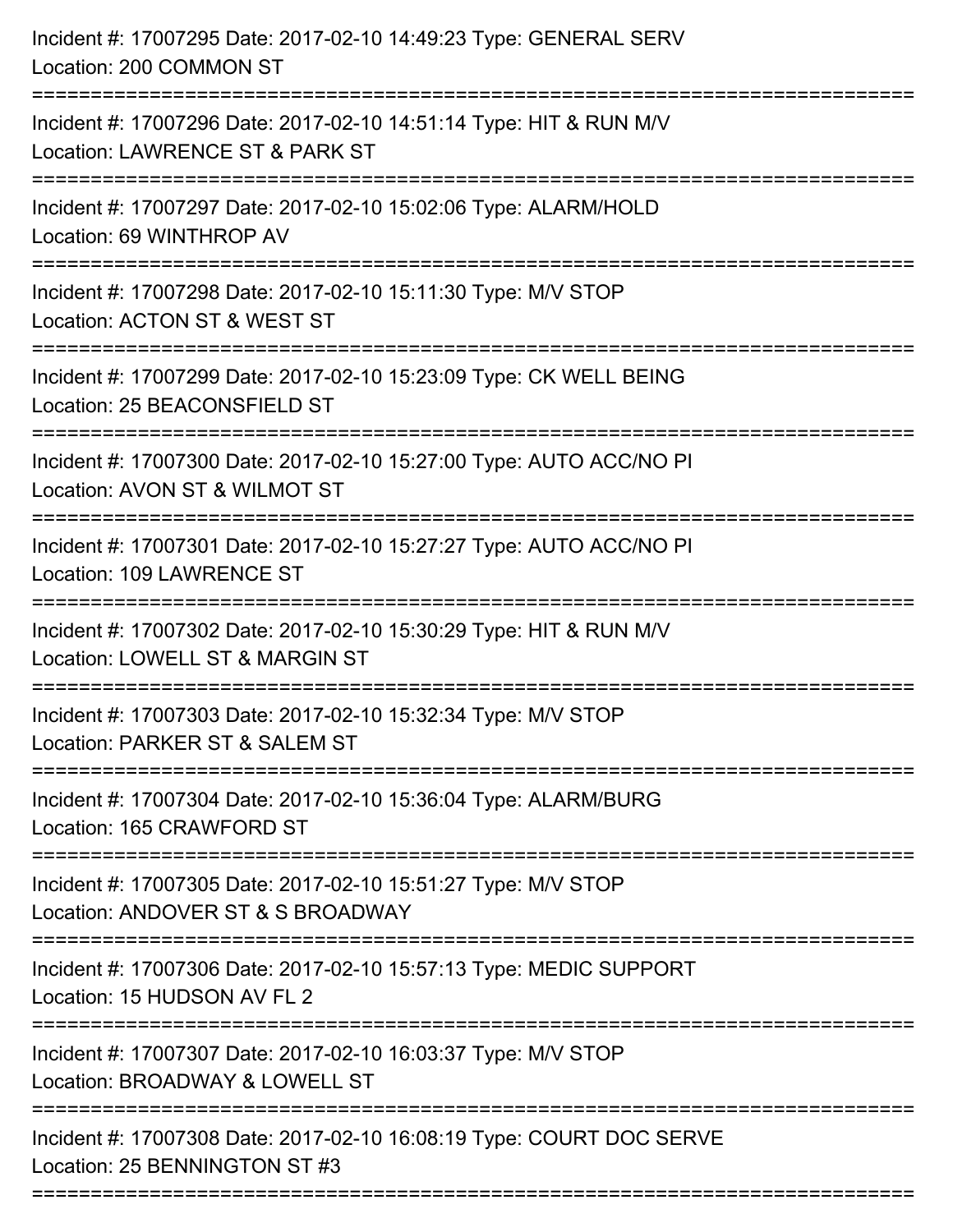Location: 34 ALDER ST

| Incident #: 17007310 Date: 2017-02-10 16:36:40 Type: UNWANTEDGUEST<br>Location: BURGER KING / 187 BROADWAY |
|------------------------------------------------------------------------------------------------------------|
| Incident #: 17007311 Date: 2017-02-10 16:39:40 Type: MEDIC SUPPORT<br>Location: 146 FARNHAM ST             |
| Incident #: 17007312 Date: 2017-02-10 17:15:00 Type: MISSING PERS<br>Location: 270 E HAVERHILL ST          |
| Incident #: 17007313 Date: 2017-02-10 17:19:03 Type: INVEST CONT<br>Location: 178 LAWRENCE ST #B           |
| Incident #: 17007314 Date: 2017-02-10 17:23:42 Type: AUTO ACC/NO PI<br>Location: AMESBURY ST & CANAL ST    |
| Incident #: 17007315 Date: 2017-02-10 17:30:53 Type: ALARM/BURG<br>Location: 25 MARSTON ST                 |
| Incident #: 17007316 Date: 2017-02-10 17:35:19 Type: M/V STOP<br>Location: 200 COMMON ST                   |
| Incident #: 17007317 Date: 2017-02-10 17:43:54 Type: M/V STOP<br>Location: 151 HAMPSHIRE ST                |
| Incident #: 17007318 Date: 2017-02-10 17:45:16 Type: M/V STOP<br>Location: HAMPSHIRE ST & LOWELL ST        |
| Incident #: 17007319 Date: 2017-02-10 17:46:54 Type: MEDIC SUPPORT<br>Location: 151 S UNION ST             |
| Incident #: 17007320 Date: 2017-02-10 17:49:41 Type: ANIMAL COMPL<br>Location: 7 WINTHROP AV               |
| Incident #: 17007321 Date: 2017-02-10 17:52:30 Type: LIC PLATE STO<br>Location: 90 LOWELL ST               |
| Incident #: 17007322 Date: 2017-02-10 17:57:21 Type: RECOV/STOL/MV<br>Location: 14 CONDUIT ST              |
|                                                                                                            |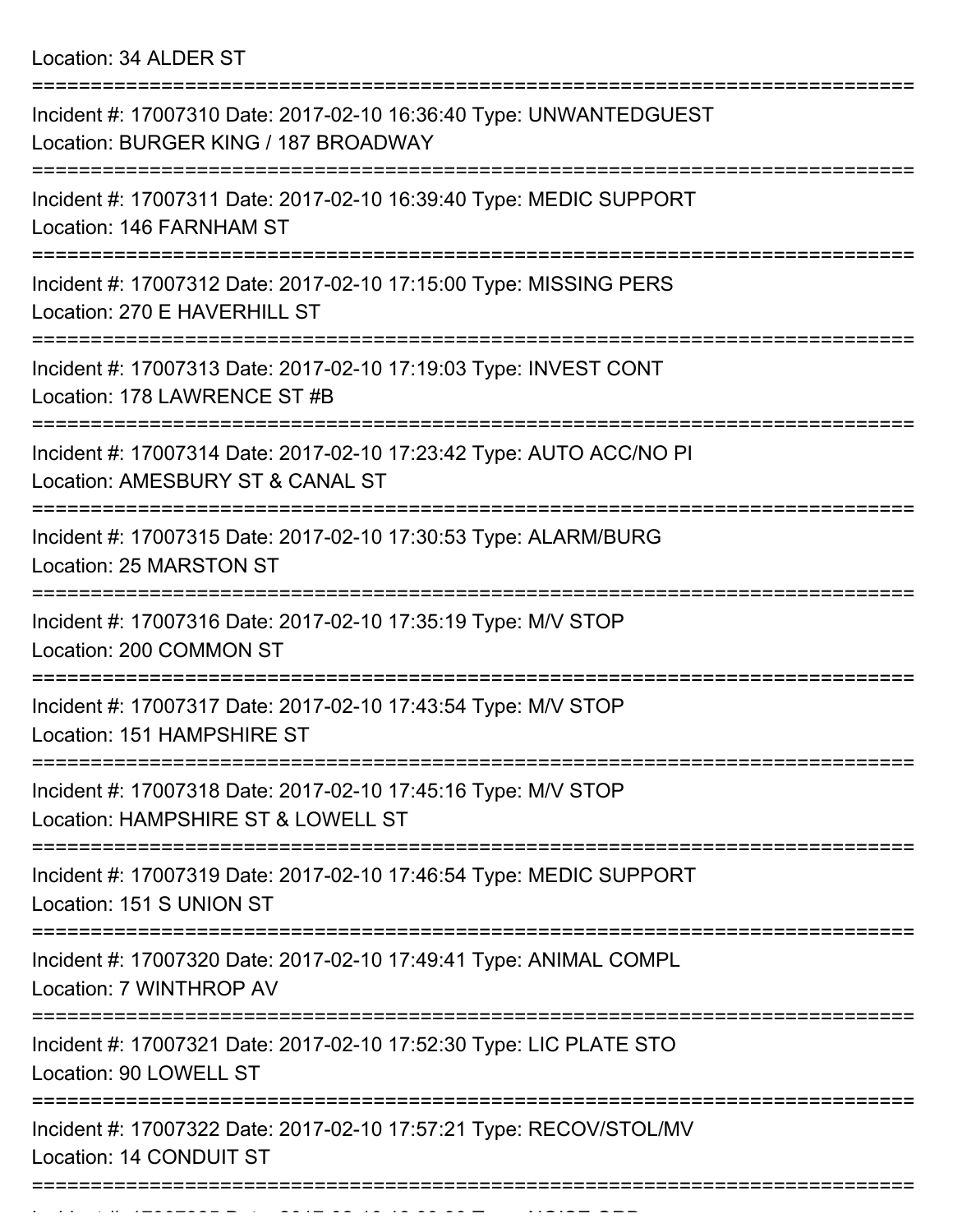Location: 47 JEFFERSON ST

| Incident #: 17007324 Date: 2017-02-10 18:00:50 Type: ANIMAL COMPL<br>Location: 7 WINTHROP AV               |
|------------------------------------------------------------------------------------------------------------|
| Incident #: 17007323 Date: 2017-02-10 18:00:53 Type: M/V STOP<br>Location: ELM ST & WHITE ST               |
| Incident #: 17007326 Date: 2017-02-10 18:14:50 Type: AUTO ACC/NO PI<br>Location: LAWRENCE ST & SARATOGA ST |
| Incident #: 17007327 Date: 2017-02-10 18:25:36 Type: M/V STOP<br>Location: 43 MAGINNIS AV                  |
| Incident #: 17007328 Date: 2017-02-10 18:28:07 Type: AUTO ACC/NO PI<br>Location: 332 BROADWAY              |
| Incident #: 17007329 Date: 2017-02-10 18:34:06 Type: M/V STOP<br>Location: BRADFORD ST & BROADWAY          |
| Incident #: 17007331 Date: 2017-02-10 18:36:51 Type: CIVIL PROB<br>Location: 140 SARATOGA ST FL 3          |
| Incident #: 17007330 Date: 2017-02-10 18:37:39 Type: M/V STOP<br>Location: CHARDON ST & HAMPSHIRE ST       |
| Incident #: 17007332 Date: 2017-02-10 18:44:56 Type: M/V STOP<br>Location: S BROADWAY & SOUTH ST           |
| Incident #: 17007333 Date: 2017-02-10 18:49:53 Type: M/V STOP<br>Location: BOWDOIN ST & S BROADWAY         |
| Incident #: 17007334 Date: 2017-02-10 18:51:16 Type: M/V STOP<br>Location: HAMPSHIRE ST & LEBANON ST       |
| Incident #: 17007335 Date: 2017-02-10 18:52:52 Type: M/V STOP<br>Location: AMESBURY ST & ESSEX ST          |
| Incident #: 17007336 Date: 2017-02-10 19:03:27 Type: M/V STOP<br>Location: HAMPSHIRE ST & PARK ST          |
|                                                                                                            |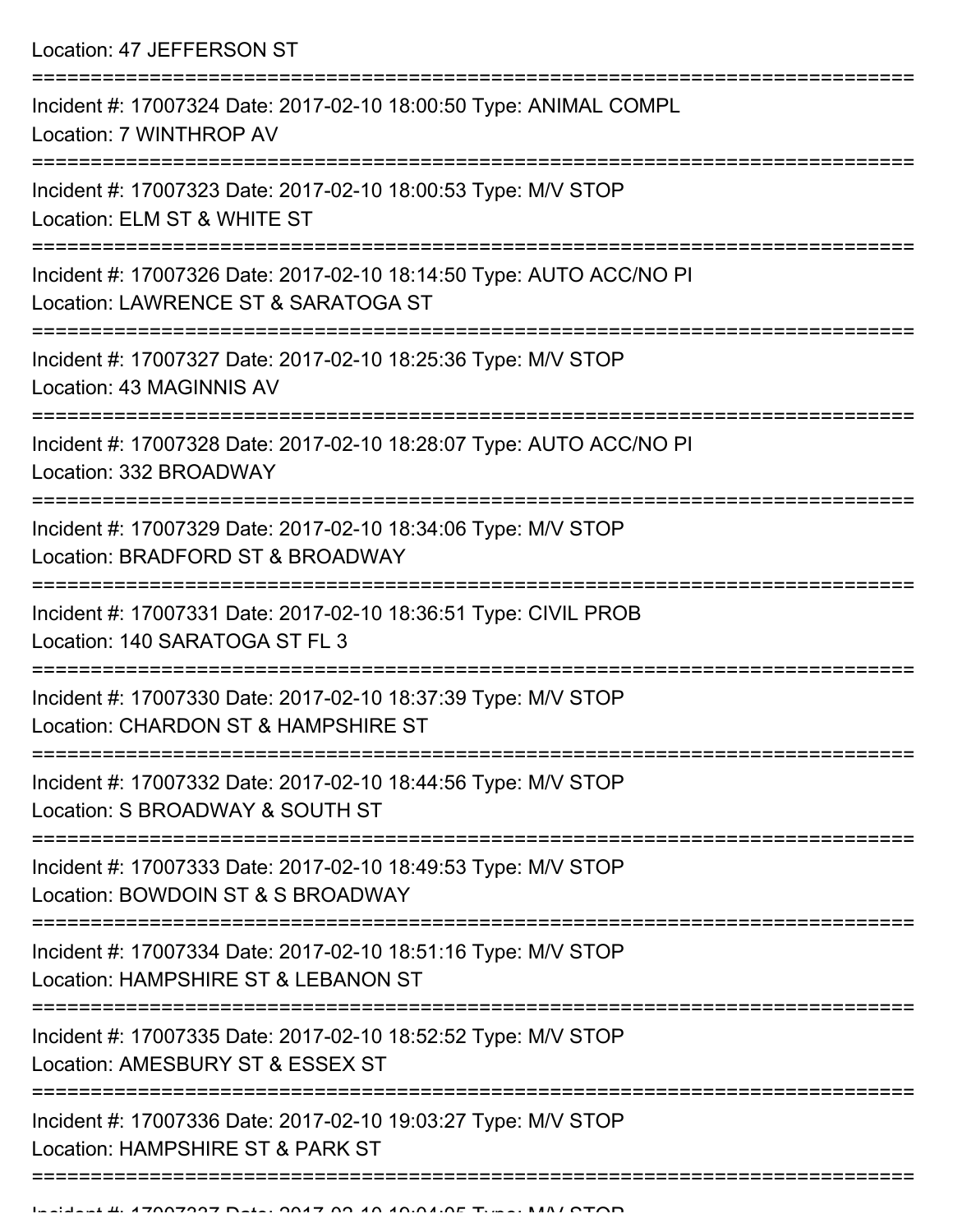| Location: CANAL ST & FRANKLIN ST                                                                       |
|--------------------------------------------------------------------------------------------------------|
| Incident #: 17007338 Date: 2017-02-10 19:06:02 Type: NOISE ORD<br>Location: 8 INMAN ST #16             |
| Incident #: 17007339 Date: 2017-02-10 19:08:01 Type: ALARM/BURG<br>Location: 1 COMMONWEALTH DR         |
| Incident #: 17007340 Date: 2017-02-10 19:13:42 Type: ALARM/BURG<br>Location: 255 ESSEX ST              |
| Incident #: 17007341 Date: 2017-02-10 19:16:11 Type: MEDIC SUPPORT<br>Location: 61 AMES ST             |
| Incident #: 17007342 Date: 2017-02-10 19:20:57 Type: M/V STOP<br>Location: 266 BROADWAY                |
| Incident #: 17007343 Date: 2017-02-10 19:39:47 Type: HIT & RUN M/V<br>Location: 200 LAWRENCE ST        |
| Incident #: 17007344 Date: 2017-02-10 19:39:55 Type: SUS PERS/MV<br>Location: 87 S BOWDOIN ST          |
| Incident #: 17007345 Date: 2017-02-10 19:42:39 Type: AUTO ACC/NO PI<br>Location: MELROSE ST & WATER ST |
| Incident #: 17007346 Date: 2017-02-10 20:21:09 Type: M/V STOP<br>Location: E HAVERHILL ST & FERRY ST   |
| Incident #: 17007347 Date: 2017-02-10 20:39:37 Type: ASSSIT OTHER PD<br>Location: 71 BIGELOW ST        |
| Incident #: 17007348 Date: 2017-02-10 20:47:43 Type: NOTIFICATION<br>Location: 495 HAVERHILL ST        |
| Incident #: 17007349 Date: 2017-02-10 20:54:46 Type: WARRANT SERVE<br>Location: 72 FOSTER ST FL 2      |
| Incident #: 17007350 Date: 2017-02-10 21:28:27 Type: M/V STOP<br>Location: HAVERHILL ST & OXFORD ST    |
| Incident #: 17007351 Date: 2017-02-10 21:31:39 Type: 911 HANG UP                                       |